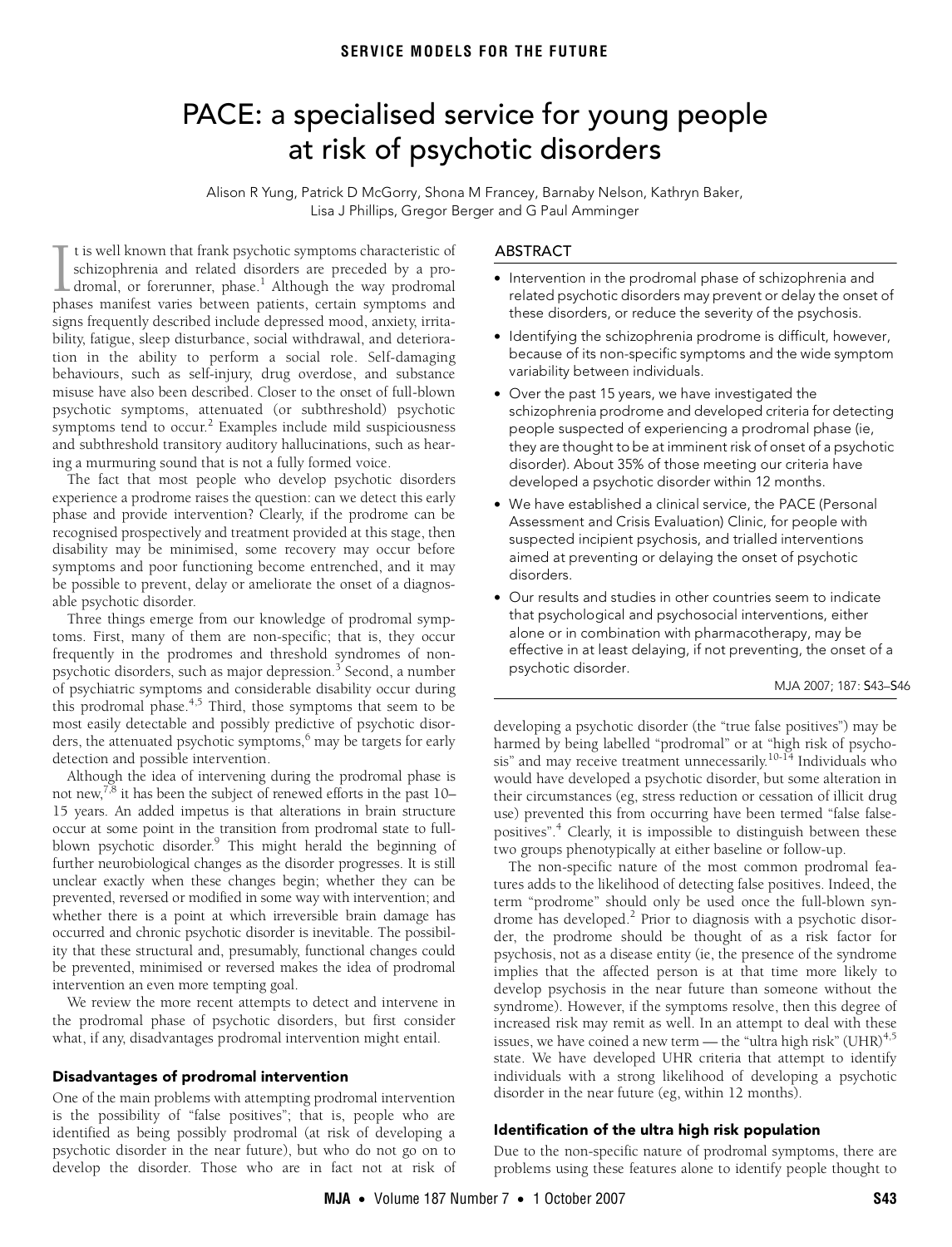be at imminent risk of onset of psychotic disorder. Even psychoticlike experiences (attenuated or subthreshold psychotic symptoms) have been found to occur commonly in the general population, especially among adolescents and young adults.<sup>15[-18](#page-2-12)</sup> Using symptoms alone would result in a high false-positive rate. Thus, some added criteria were needed to focus on those most likely to be in the prodromal phase of a psychotic disorder.<sup>19</sup> We added the risk factor of age, as the age of highest incidence of psychotic disorder is adolescence and young adulthood.<sup>20</sup> Clinical need for care was another factor. Thus, the young person must be seeking help, or be identified by someone, such as a parent or teacher, as needing help. This requirement reduces the chance that a well person who happens to have psychotic-like experiences, but who is otherwise functioning adequately and is not distressed, will be unnecessarily treated for imminent psychosis.<sup>[21](#page-2-15)</sup>

We hypothesised that individuals with these multiple risk factors for psychosis would have a high likelihood of developing a psychotic disorder within a short time period. To test this theory, specific operationalised UHR criteria were developed to identify a young person at risk for psychotic disorder.

The UHR criteria require that a person is aged between 14 and 25 years, is referred for health care to a psychiatric service, and meets the criteria for one or more of the following groups:

• *Attenuated psychotic symptoms group:* patients have experienced subthreshold, attenuated positive psychotic symptoms during the past year;

• *Brief limited intermittent psychotic symptoms group:* patients have experienced episodes of frank psychotic symptoms that have not lasted longer than a week and have spontaneously abated; or

• *Trait and state risk factor group:* patients have schizotypal personality disorder or have a first-degree relative with a psychotic disorder and have experienced a significant decrease in functioning during the previous year.

These criteria are described in more detail elsewhere.<sup>[4](#page-2-3)[,5](#page-2-4)</sup> To further reduce the risk that well functioning individuals will be identified, since 2006 we have also required that all patients show a significant deterioration in social or occupational functioning.<sup>21</sup>

### Validation of the UHR criteria

To test our model, we established a specialised service for the UHR group — the PACE (Personal Assessment and Crisis Evaluation) Clinic — in Melbourne in 1994. This service was the first clinical and research clinic in the world for individuals considered to have incipient psychosis.[2](#page-2-1)

Using the UHR criteria, we found a rate of transition to psychosis within 12 months of about 35%, $4,5$  a rate several thousand-fold greater than the expected incidence rate for firstepisode psychosis in the general population. This occurred despite the provision of case management and antidepressant medication if required. The primary diagnostic outcome of the group who developed psychosis was schizophrenia (65%). The UHR criteria used in PACE have been adopted by a number of other centres around the world.<sup>[22-](#page-2-16)[24](#page-3-1)</sup>

## The PACE clinical service

#### Detection of cases

The PACE service receives referrals of young people seeking help from agencies such as general practitioners, school and university counselling services, community health services and other support agencies for young people, including drug and alcohol services.<sup>[25](#page-3-2)</sup>

## Treatment of people referred to the PACE Clinic

Initially, a case-management model was provided, based around the presenting problems. The added focus of risk and attempted prevention of psychotic disorder was discussed with the patient, but no antipsychotic medication was prescribed.<sup>[2](#page-2-1),24</sup> We wanted to determine the "natural history" of the UHR syndromes and to examine the false-positive rate. Subsequently, cognitive behaviour therapy and antipsychotic medication were trialled at PACE (see the **Specific treatment** section, below). Case management is provided for those individuals who do not consent to trial involvement.

#### Providing information about risk of psychosis

Communicating with individuals about their UHR status needs to be done sensitively. The fact that being at risk of a psychotic disorder does not mean that a disorder will invariably follow must be emphasised to patients and their families. Additionally, there is a high degree of pessimism about the outcome attached to a diagnosis of schizophrenia. Providing information about psychotic disorders and the high likelihood of recovery with early treatment is therefore important.<sup>26</sup>

The potential for labelling and stigma should also be discussed with patients.<sup>11[,27](#page-3-4)</sup> Stigmatisation could lead to difficulties obtaining health or life insurance and employment, as well as changes in the way family and friends interact with the person.<sup>28</sup> Confidentiality needs to be assured. Self-stigmatisation could lead to reduced self-esteem, dysphoria, alterations in life goals, and avoiding the normal challenges of maturation, such as dating, moving away from the parental home, and pursuing further education.<sup>[28](#page-3-5)</sup>

# Specific treatment aimed at preventing or delaying the onset of psychotic disorders

The first clinical trial in the UHR group was conducted at the PACE Clinic from 1996 to 2000.<sup>29</sup> In this trial, the effect of combined cognitive behaviour therapy plus low-dose antipsychotic medication, risperidone (treatment group; *n* = 31) was compared with supportive therapy (control group;  $n = 28$ ). At the end of the 6month treatment phase, significantly more subjects in the control group than in the treatment group had developed psychosis (*P* = 0.026). This difference was no longer significant at the end of a 6 month follow-up period after the treatment (*P* = 0.16), although it did remain significant for those members of the treatment group who adhered to the medication regimen. This result suggests that it is possible to delay the onset of a psychotic disorder. Both groups experienced an amelioration of global psychiatric symptoms and improved functioning over the treatment and follow-up phases compared with levels at entry to the study.

A further, longer double-blind randomised controlled trial undertaken in the United States compared olanzapine and placebo.[30](#page-3-7) This study found that more participants in the control group than in the treatment group became psychotic within 1 year (37.9% v 16.1%), a difference which approached significance. A trial conducted in the United Kingdom comparing cognitive therapy with monitoring found a significant effect of treatment in reducing transition rate. $31$  These results seem to indicate that psychological and psychosocial interventions, either alone or in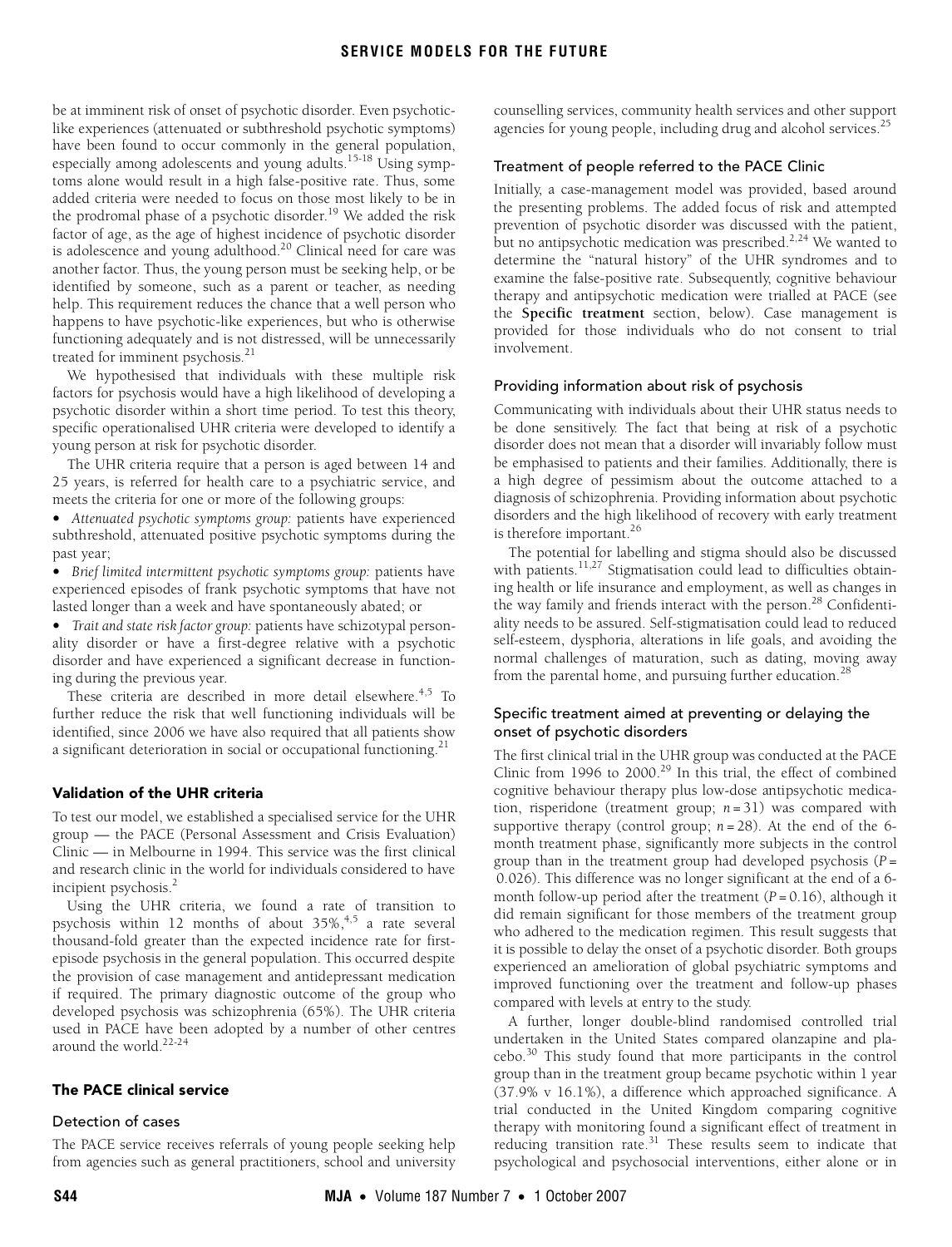combination with pharmacotherapy, may be effective in at least delaying, if not preventing, the onset of a psychotic disorder. Further research is required to resolve which elements of an intervention are essential at this time point and for how long they need to be applied.

### Ongoing evaluation of the UHR criteria and future directions

Some have suggested that the UHR and similar prodromal criteria could be applied widely, even within schools, to identify young people with emerging psychotic disorders.<sup>32</sup> However, one problem with this is that the base rate of psychotic disorders in unselected populations will be much lower than in a help-seeking cohort identified as "possibly prodromal".<sup>33</sup> Even in other clinical populations, the UHR criteria cannot be expected to be as strongly predictive of future psychotic disorder as in the PACE sample,<sup>[21](#page-2-15)</sup> as the individuals referred to PACE are considered to be prodromal by their referrers.

Similarly, any changes in referral pattern to the UHR services may affect transition rate. That is, the rate of developing a psychotic disorder would be expected to decrease as young people were referred earlier in their course of illness, and referral sources expanded to include community sources other than mental health clinics.<sup>[21](#page-2-15)[,34](#page-3-11)</sup>

Thus, ongoing evaluation of the criteria is needed. Lower transition rates due to sampling effects or earlier referral suggest the need for more benign treatments early on and a period of observation, monitoring and treatment of existing problems. Evidence of deterioration and worsening of subthreshold psychotic symptoms could lead to more specific treatment, involving perhaps cognitive therapy in the first instance, or antipsychotic drugs if rapid worsening occurs. This type of service is consistent with the clinical staging model in psychiatry, $35$  which emphasises that less differentiated early phases of mental illnesses may benefit from broad-spectrum simpler treatments. This could enable young people to receive the help they need in a timely manner, with the potential for less suffering and improved outcomes.

### Competing interests

Alison Yung was involved as a researcher with a randomised controlled trial in the PACE Clinic that was partially funded by an educational grant from Janssen-Cilag. This grant was unrestricted and investigator initiated. Janssen-Cilag was not involved in any way in the study design, data collection, analysis and interpretation, writing or publication of this article. Alison Yung has also received travel assistance in the form of accommodation paid in part by Bristol-Meyer Squibb and Eli Lilly to attend conferences. Gregor Berger has served as consultant to, received honoraria from, and served as speaker at educational meetings for AstraZeneca, Eli Lilly and Janssen-Cilag.

## Author details

Alison R Yung, MD, FRANZCP, Medical Director,<sup>1</sup> Psychiatrist, and Principal Research Fellow<sup>2</sup>

Patrick D McGorry, MD, PhD, FRCP, FRANZCP, Professor of Youth Mental Health,<sup>3</sup> Executive Director<sup>2</sup>

Shona M Francey, MPsych, PhD, Clinical Psychologist, Coordinator<sup>1</sup> Barnaby Nelson, MPsych, PhD, Research Coordinator<sup>1</sup>

Kathryn Baker, BSc(Hons), DPsych, Senior Clinician, Project Manager, and Honorary Research Fellow<sup>1</sup>

Lisa J Phillips, MPsych, PhD, Research Fellow<sup>1,3</sup>

Gregor Berger, MD, FMH Psych (CH), FRANZCP, Senior Lecturer,<sup>3</sup> Psychiatrist<sup>4</sup>

- G Paul Amminger, MD, FRANZCP, Professor of Child and Adolescent Psychiatry<sup>3,5</sup>
- 1 PACE Clinic, ORYGEN Youth Health, Melbourne, VIC.
- 2 ORYGEN Research Centre, University of Melbourne, Melbourne, VIC.
- 3 University of Melbourne, Melbourne, VIC.
- 4 University Hospital Basel, Basel, Switzerland.
- 5 Department of Child and Adolescent Psychiatry, Medical University of Vienna, Vienna, Austria.

Correspondence: aryung@unimelb.edu.au

#### References

- <span id="page-2-0"></span>1 Yung AR, McGorry PD. The prodromal phase of first-episode psychosis: past and current conceptualizations. Schizophr Bull 1996; 22: 353-370.
- <span id="page-2-1"></span>2 Yung AR, McGorry PD, McFarlane CA, et al. Monitoring and care of young people at incipient risk of psychosis. Schizophr Bull 1996; 22: 283- 303.
- <span id="page-2-2"></span>3 Hafner H, Maurer K, Trendler G, et al. Schizophrenia and depression: challenging the paradigm of two separate diseases — a controlled study of schizophrenia, depression and healthy controls. Schizophr Res 2005; 77: 11-24.
- <span id="page-2-3"></span>4 Yung AR, Phillips LJ, Yuen HP, et al. Psychosis prediction: 12-month follow up of a high-risk ("prodromal") group. Schizophr Res 2003; 60: 21-32.
- <span id="page-2-4"></span>5 Yung AR, Phillips LJ, Yuen HP, McGorry PD. Risk factors for psychosis in an ultra high-risk group: psychopathology and clinical features. Schizophr Res 2004; 67: 131-142.
- <span id="page-2-5"></span>6 Poulton R, Caspi A, Moffitt TE, et al. Children's self-reported psychotic symptoms and adult schizophreniform disorder: a 15-year longitudinal study. Arch Gen Psychiatry 2000; 57: 1053-1058.
- <span id="page-2-6"></span>7 Meares A. The diagnosis of prepsychotic schizophrenia. Lancet 1959; 1: 55-58.
- <span id="page-2-7"></span>8 Sullivan HS. The onset of schizophrenia. 1927. Am J Psychiatry 1994; 151 (6 Suppl): 134-139.
- <span id="page-2-8"></span>9 Pantelis C, Velakoulis D, McGorry P, et al. Neuroanatomical abnormalities before and after onset of psychosis: a cross-sectional and longitudinal MRI comparison. Lancet 2003; 361: 281-288.
- <span id="page-2-9"></span>10 Corcoran C, Malaspina D, Hercher L. Prodromal interventions for schizophrenia vulnerability: the risks of being "at risk". Schizophr Res 2005; 73: 173-184.
- <span id="page-2-17"></span>11 Cornblatt BA, Lencz T, Kane JM. Treatment of the schizophrenia prodome: is it presently ethical? Schizophr Res 2001; 51: 31-38.
- 12 McGorry PD, Yung A, Phillips L. Ethics and early intervention in psychosis: keeping up the pace and staying in step. Schizophr Res 2001; 51: 17-29.
- 13 Yung AR, McGorry PD. Is pre-psychotic intervention realistic in schizophrenia and related disorders? Aust N Z J Psychiatry 1997; 31: 799-805.
- <span id="page-2-10"></span>14 Bentall RP, Morrison AP. More harm than good: the case against using antipsychotic drugs to prevent severe mental illness. J Ment Health 2002; 11: 351-356.
- <span id="page-2-11"></span>15 Tien AY. Distributions of hallucinations in the population. Soc Psychiatry Psychiatr Epidemiol 1991; 26: 287-292.
- 16 van Os J, Hanssen M, Bijl RV, Vollebergh W. Prevalence of psychotic disorder and community level of psychotic symptoms: an urban–rural comparison. Arch Gen Psychiatry 2001; 58: 663-668.
- 17 Verdoux H, van Os J. Psychotic symptoms in non-clinical populations and the continuum of psychosis. Schizophr Res 2002; 54: 59-65.
- <span id="page-2-12"></span>18 Johns LC, Cannon M, Singleton N, et al. Prevalence and correlates of self-reported psychotic symptoms in the British population. Br J Psychiatry 2004; 185: 298-305.
- <span id="page-2-13"></span>19 Bell RQ. Multiple-risk cohorts and segmenting risk as solutions to the problem of false positives in risk for the major psychoses. Psychiatry 1992; 55: 370-381.
- <span id="page-2-14"></span>20 Häfner H, Maurer K, Löffler W, Riecher-Rössler A. The influence of age and sex on the onset and early course of schizophrenia. Br J Psychiatry 1993; 162: 80-86.
- <span id="page-2-15"></span>21 Yung AR, Stanford C, Cosgrave E, et al. Testing the ultra high risk (prodromal) criteria for the prediction of psychosis in a clinical sample of young people. Schizophr Res 2006; 84: 57-66.
- <span id="page-2-16"></span>22 Haroun N, Dunn L, Haroun A, Cadenhead K. Risk and protection in prodromal schizophrenia: ethical implications for clinical practice and future research. Schizophr Bull 2006; 32: 166-178.